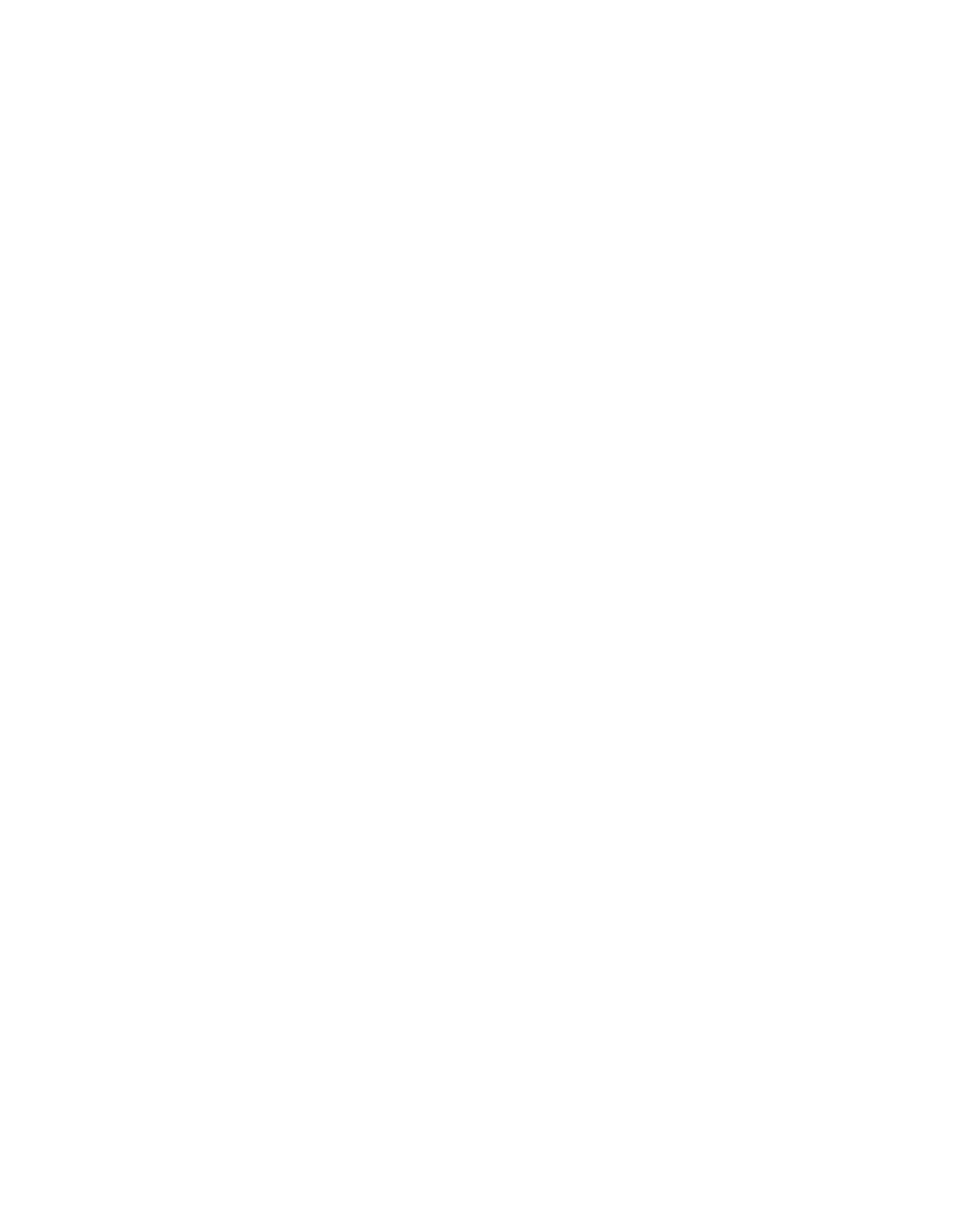## **Contents**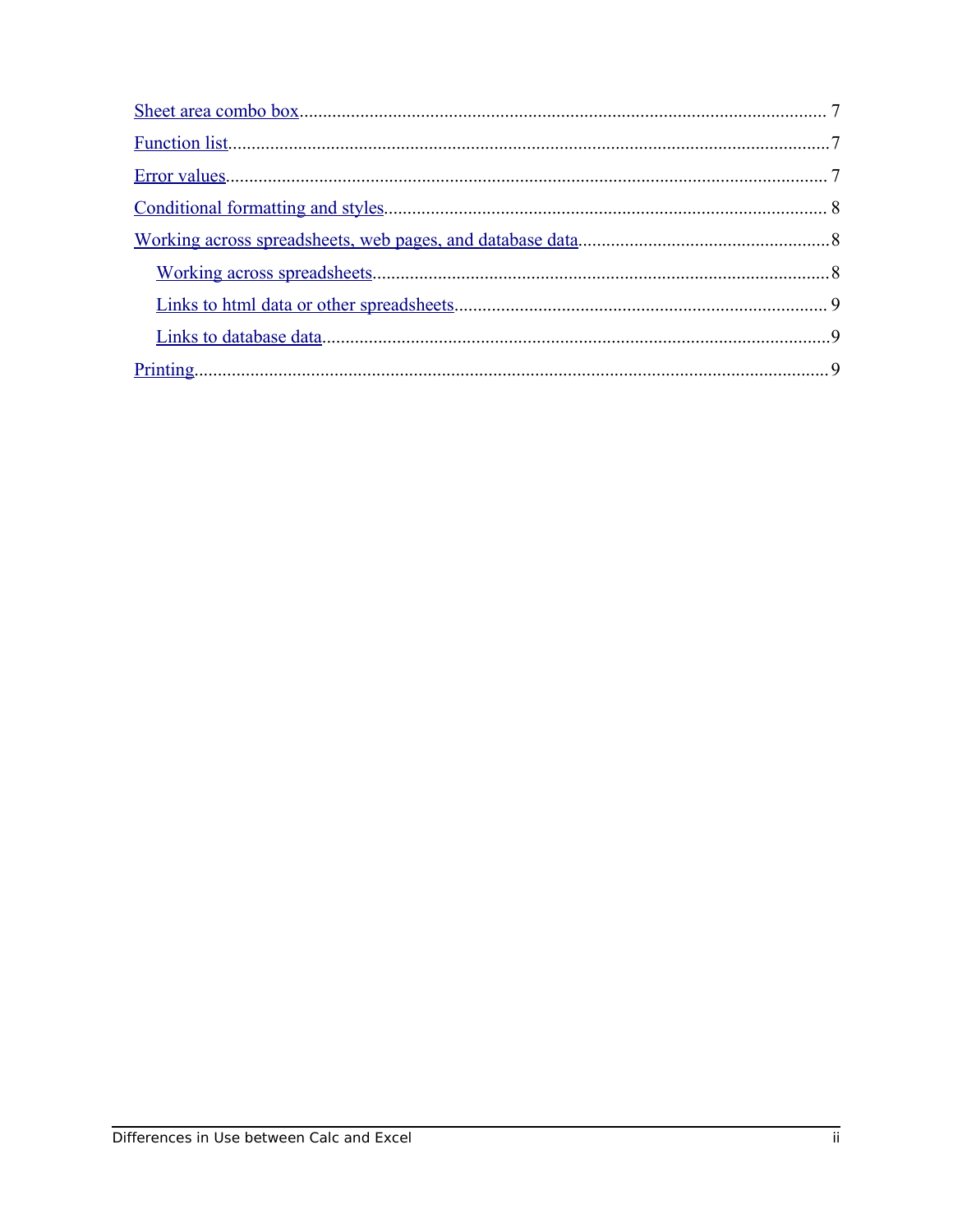#### **Overview**

This chapter builds on the material covered in the chapter "General Differences in Use between OpenOffice.org and Microsoft Office." It explores some of the differences is use specific to the difference in use of the spreadsheet component in Microsoft Office (MSO) and OpenOffice.org (OOo).

#### **Copyright and trademark information**

The contents of this Documentation are subject to the Public Documentation License, Version 1.0 (the "License"); you may only use this Documentation if you comply with the terms of this License. A copy of the License is available at: http://www.openoffice.org/licenses/PDL.rtf

The Original Documentation is Differences in Use between Calc and Excel: . The Initial Writer(s) of the Original Documentation is/are Ian Laurenson © 2004. All Rights Reserved. (Initial Writer contact(s):  $\frac{hillview(\partial paradise.net.nz}{hillview(\partial paradise.net.nz})$ . The Initial Writer contact(s) is to report errors in the documentation. For questions regarding how to use the software, subscribe to the Users Mail List and post your question there: http://support.openoffice.org/index.html)

All trademarks within this guide belong to legitimate owners.

#### **Feedback**

Please direct any comments or suggestions about this document to: authors@user-faq.openoffice.org

#### **Acknowledgments**

Thanks to the OOoAuthors team for proofreading this work, particularly Paul Miller and Jean Hollis Weber.

#### **Modifications and updates**

| Version | <b>Date</b>     | <b>Description of Change</b> |
|---------|-----------------|------------------------------|
| 1.0     | 27 October 2004 | First published edition      |
|         |                 |                              |
|         |                 |                              |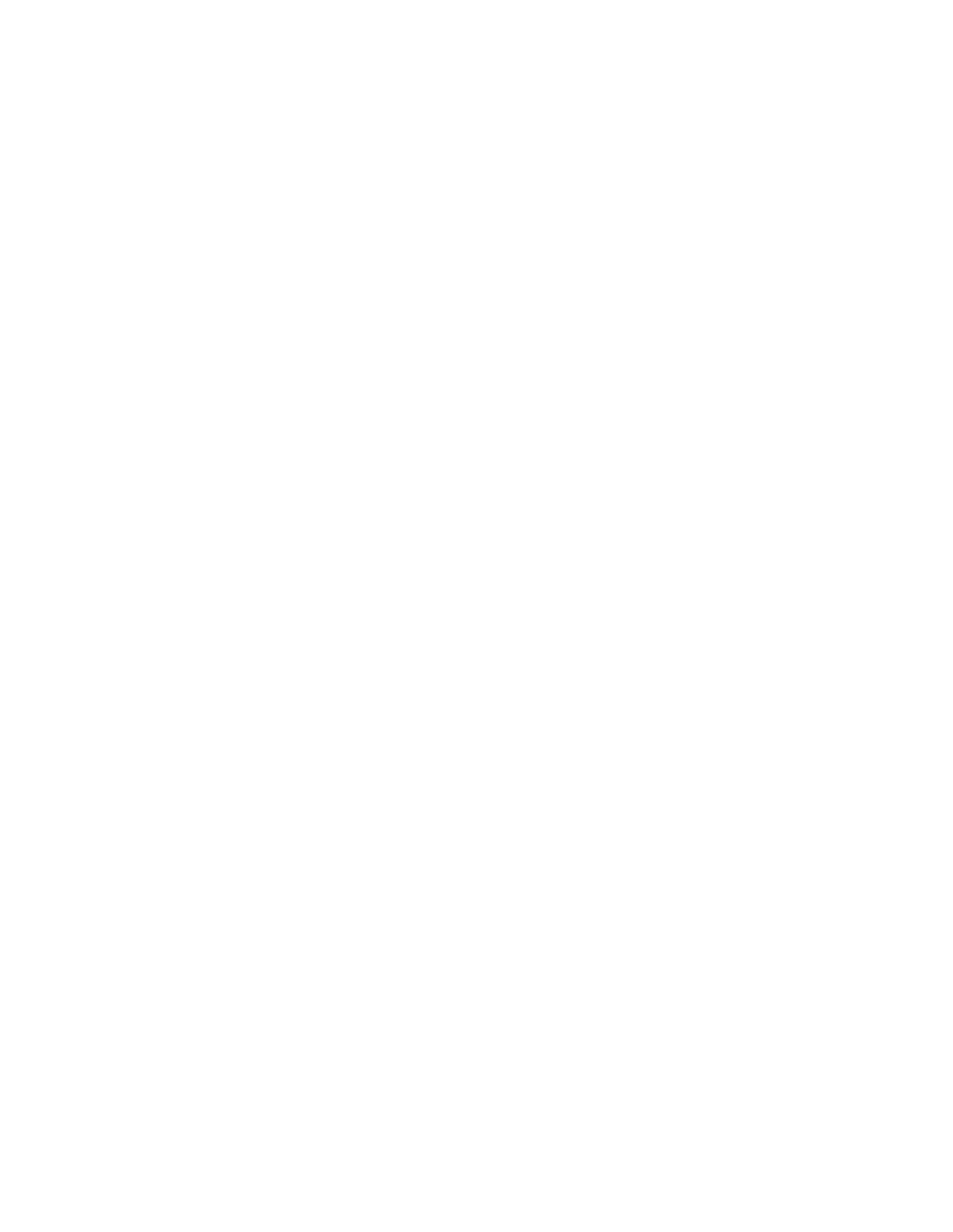## **Separating parameters in functions**

The single biggest difference between Calc and Excel is that Calc uses semicolons to separate parameters in a function and commas for separating non-contiguous ranges. This usage is the reverse of Excel.

### **Interpreting cell contents**

In Excel if a cell contains text that can be interpreted as a number then Excel will in some situations attempt to do so. In Calc if a cell is defined as text, even if the cell contains a number then that cell is treated as it is defined as text, which typically means the numeric value zero.

For example, if cell A1 is formatted as text and contains the character "1" in Excel a formula  $=$ A1+1 would return the value 2, in Calc it would return the value 1.

## **Limitations**

Calc only supports 32,000 rows compared to Excel's 65,536. OOo2.0 due out March 2005 supports 65,536 rows.

The maximum number of sheets in Calc is 256 (Excel is only limited by available PC memory).

## **Form fields**

List boxes in Calc can either have multi-selection or not, whereas Excel has two multiselection modes: multi and extend. In Excel a multi-selection listbox's link to a cell is ignored (at least in Excel2000; author hasn't checked Excel XP). In Calc the link works, but if more than one item is selected the cell's value is set to  $\sharp N/A$ .

In Calc each option button has its own link to a cell setting its value to true or false depending on whether the option is selected. In Excel the cell link returns the number of the selected option button.

Scroll bars and spinners are not implemented in Calc, although numeric fields can optionally have spin buttons.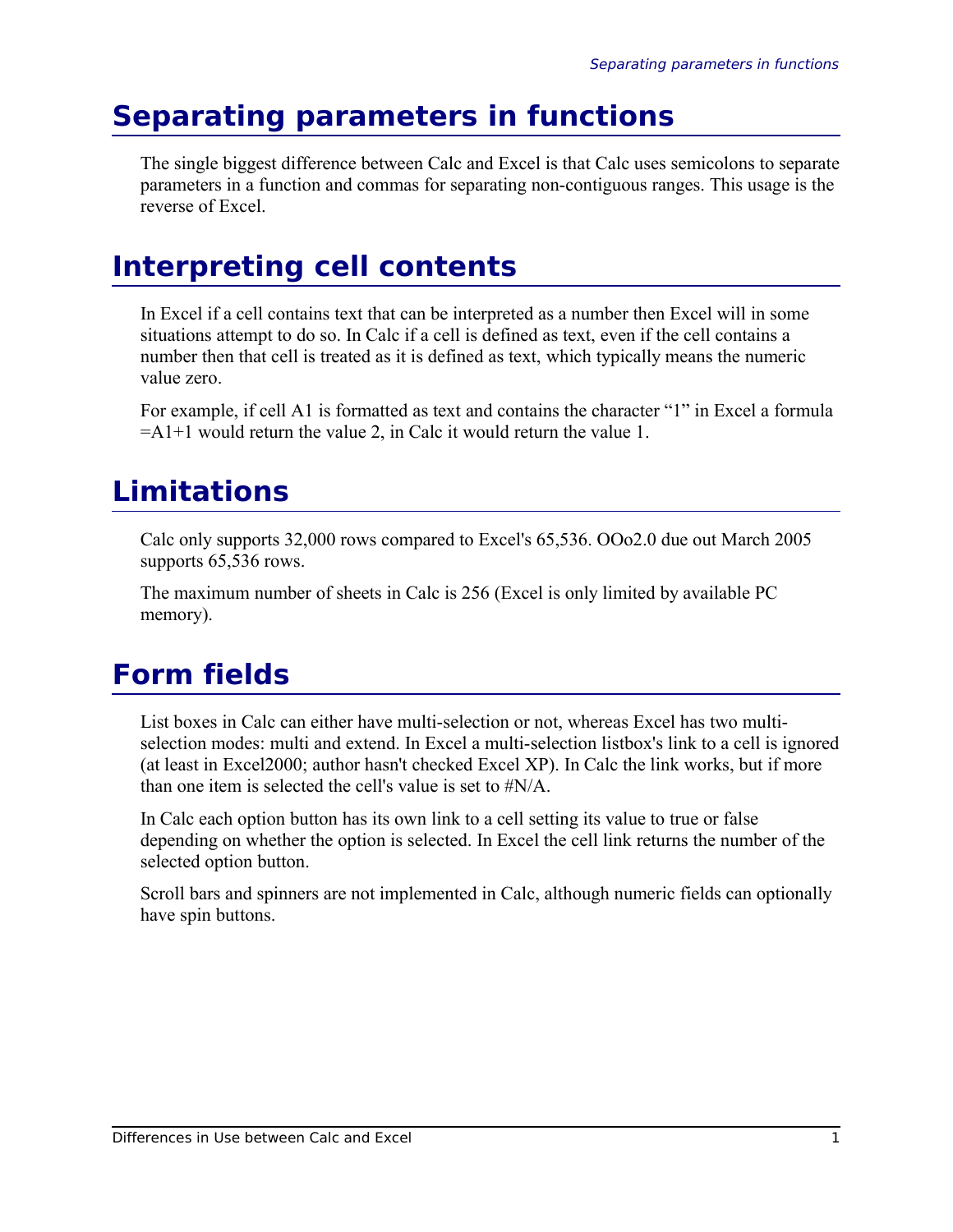### **Named ranges and "Natural Language" formulas**

It is possible in some versions of Excel to have the same range name on different sheets, but this is not possible in Calc.

Calc does have "Natural Language." This is where column and/or row labels are used (without defining them as range names) in a formula. In Excel to refer to a cell a space is used between the label names; in Calc an exclamation mark (sometimes called pling) "!" is used. In Calc the names are enclosed in single quotes (done automatically by Calc if the label starts with a letter and only has alphanumeric characters). To turn this feature on/off use: **Tools > Options... > Spreadsheet > Calculate >Automatically find column and row labels**.

### **Array formulas**

Calc supports array formulas (formulas entered using *Control+Shift+Enter*), but there are two things which Excel can do that Calc can't do.

In Excel it is possible to have an array formula with two ranges in the formula and Excel matches each cell in the ranges to get a result. For example,  $\{=\text{SUM(IF}(A2:A5=1:B2:B5))\}$ would work like SUMIF and sum those cells in column B where in the same row column A contained a 1. Calc returns "Err504" which is an "error in parameter". Often this can be worked around by using SUMIF, COUNTIF, or the database functions.

Array constants are not available in OpenOffice.org. The workaround is to have the constant values in cells on a sheet and refer to them.

*Note: OpenOffice.org help refers to array functions as matrix functions.*

## **Optional parameters in formulas**

Some formulas have more than one optional parameter at the end of the parameter list. In Excel it is possible to leave an optional parameter blank and specify a later parameter, but this is not possible in Calc.

For example, in Excel to calculate an annuity the formula =PV(0.05,10,100,,1) returns -\$810.78; in Calc =PV(0.05;10;100;;1) returns Err:511.

The workaround is to put values in for the missing parameters. For the above example putting a zero in for the blank parameter returns the same result for the annuity.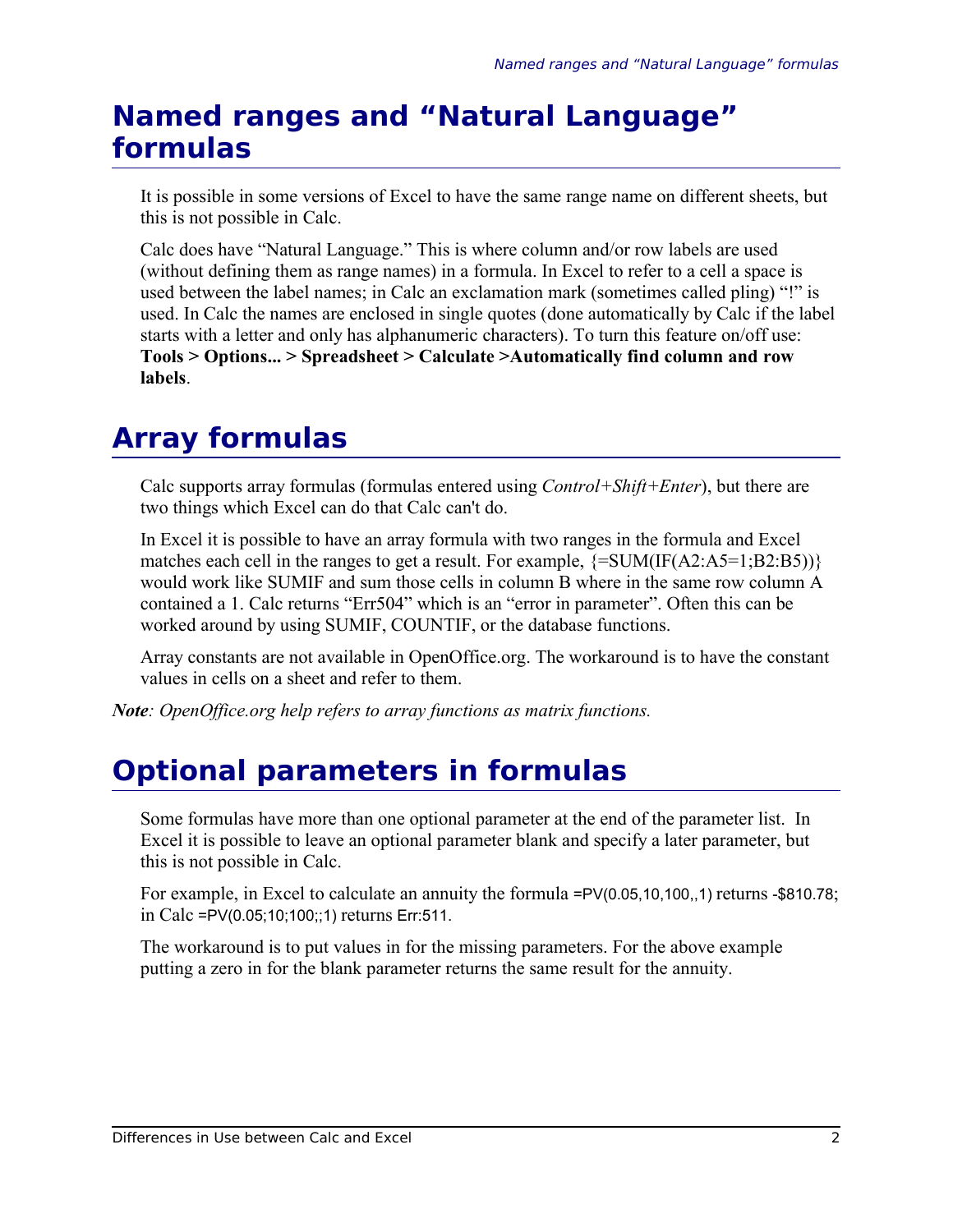### **Functions**

#### **Statistical, engineering, and financial functions**

The statistical functions return slightly different results. They are the same up to at least 5 decimal places, but after that there is a discrepancy. Gnumeric (another open source spreadsheet package) returns exactly the same results as Excel (based on the author's simple tests). The author hasn't compared the results returned by a statistical package such as R or SAS for the statistical functions.

In Excel some of the financial functions accept string parameters for dates; in OpenOffice.org they require a serial number, although you can simply type in the dates in date format without quotes.

#### **Analysis ToolPak functions**

The function EFFECT provided by the Analysis ToolPak for Excel is converted to EFFECT ADD in Calc and returns the same results.

#### **Other functions not implemented / imported**

Only three other functions are not imported: INFO, GETPIVOTDATA, and HYPERLINK. Hyperlinks are supported but not as a function – use the **Hyperlink** button on the *Function bar*.

## **DataPilot / Pivot Table**

DataPilots are Calc's equivalent to Excel's Pivot Tables. However there are a number of limitations. Pivot tables import from Excel into Calc, but as soon as they are worked on these limitations become apparent. The limitations are:

- There is no PivotChart facility, but a DataPilot can be used as the data source for a chart.
- Page fields have not been implemented, but there is a filter option which gives similar functionality.
- You can have no more than 8 fields in the data, row, or column areas.
- There is no ability to group data (e.g., for a date field, grouping by month can't be done). The workaround is to create a new column with a formula for calculating the grouping,  $e.g., =Month()$ .
- You can't define different formats for different fields.
- There are no calculated fields.
- There is no ability to show data fields as things like "Difference From" or "% of."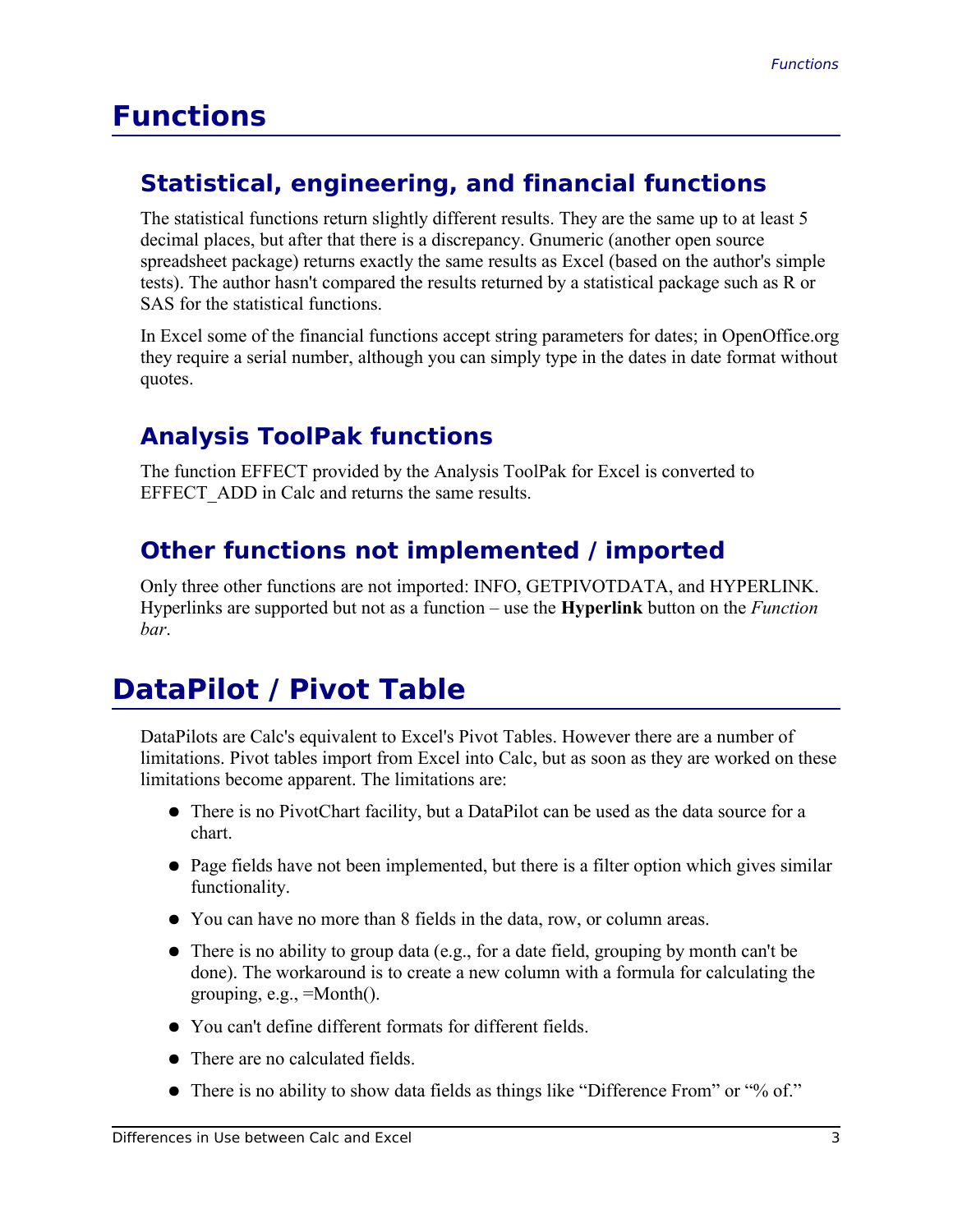• The Application Program Interface specification is incomplete for writing macros that work with DataPilots—for example, the ability to control via another program, such as OpenOffice.org's own macro language, BASIC, whether the tables have grand totals; or having access to DataPilots created from external data.

#### **AutoFilter**

There are a number of AutoFilter differences between Excel and Calc:

- There is only one AutoFilter active for a spreadsheet document at a time. The rows remain hidden but the drop downs in the first row disappear on applying AutoFilter elsewhere.
- The remaining visible row numbers don't change color to warn that there is a filter in place.
- Error values don't show as an option in the drop down lists when cells in the column have errors.
- In the drop down lists, the equivalent to Excel's "Custom" is called "Standard."
- The top 10 in the drop down list is literal, but to get the same degree of control, use Standard and specify "largest", "largest%", "smallest" or "smallest%" in the condition field.
- Use regular expressions for specifying criteria to select rows based upon the text in the cells. To do this: Choose "Standard" from the drop-down list, click More so that the rest of the dialog is displayed, check regular expressions. Table 1 has some examples to help an Excel user to use regular expressions.

| <b>Excel custom command</b> | <b>Comparison Field</b> | <b>Equivalent Regular</b><br><b>Expression</b> |
|-----------------------------|-------------------------|------------------------------------------------|
| Begins with x               |                         | $\Lambda_{\rm X}$ *                            |
| Does not begin with x       | $\ll$                   | $\Lambda_{\rm X}$ *                            |
| Ends with x                 |                         | $.*x$$                                         |
| Does not end with x         | $\ll$                   | $.*x$$                                         |
| Contains x                  |                         | $.*X.*$                                        |
| Does not contain x          | $\ll$                   | $.*X.*$                                        |

Table 1: Example regular expressions for AutoFilter

The user is not limited to these regular expressions; they are included here to show how to achieve the same result for AutoFilter in Calc as can be achieved in Excel.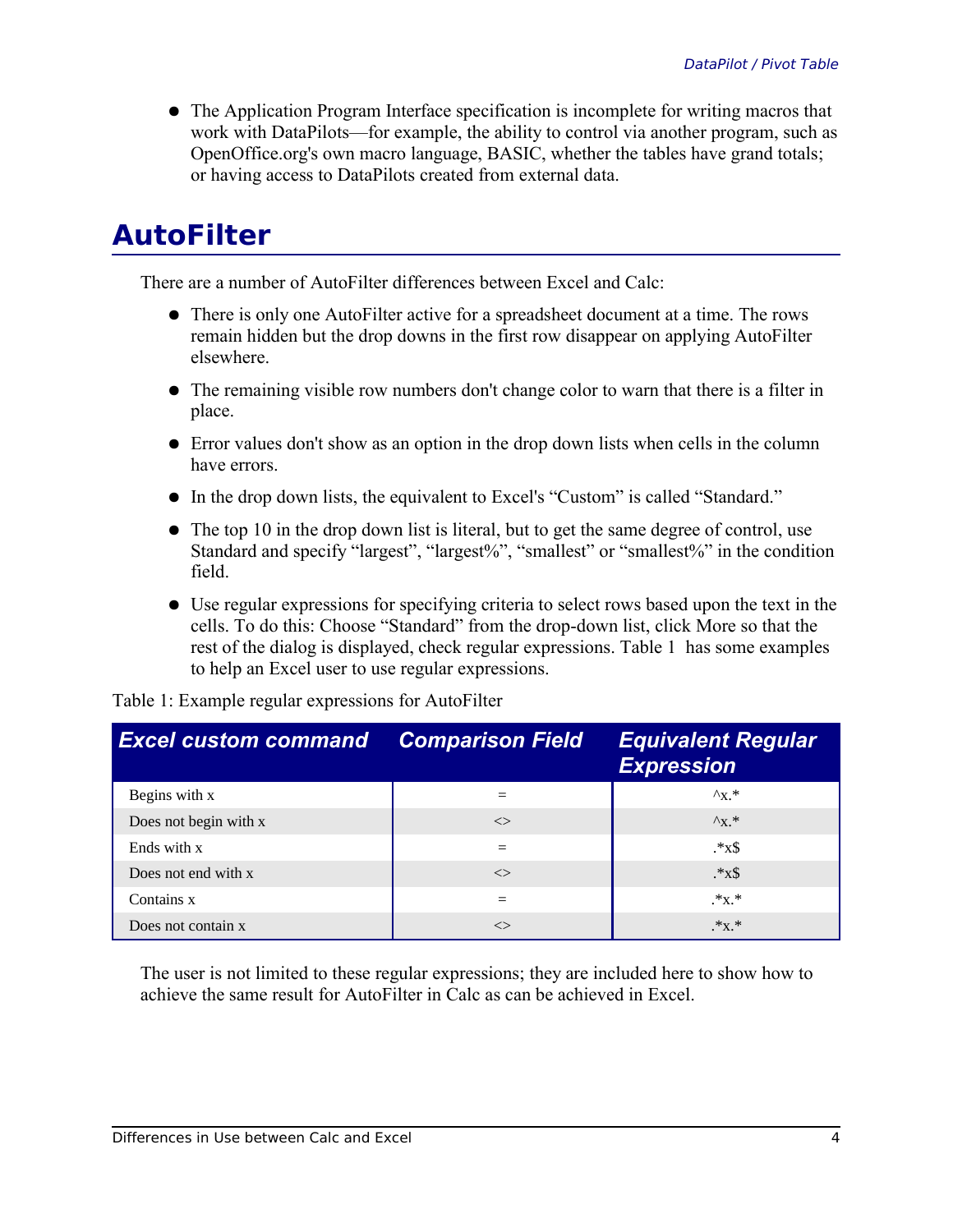### **Text to columns**

There is not an option to do this in Calc. See http://ooomacros.org/user.php#104183 for a macro to do this.

#### **Solver**

There is no equivalent in Calc to the Solver add-in for Excel. But a working macro prototype has been developed and is available from http://www.openoffice.org/nonav/issues/showattachment.cgi/16029/SolverPrototype.sxc.

### **Charts**

Chart types that Excel provides that Calc doesn't:

- Bar of pie converts to a 2D columns normal
- Pie of pie converts to a 2D columns normal
- Radar filled converts to 3D columns deep
- Radar with markers converts to  $2D$  net normal but counter clockwise rather than Excel's clockwise

Other charting issues include:

- Charts are slower to update in Calc than in Excel.
- There are fewer axis options such as no option for having an inverted y axis (negative at top towards positive at bottom).
- The data must be contiguous with the labels in the first row or column.
- To change the range, click on the border of the chart, so that it is selected (green selection points) > **Right Click > Modify Data Range...**

#### **Right aligned text**

In Excel if text is longer than the cell can hold and right aligned and there is nothing in the cell to the left then the text "spills" into this cell. In Calc, the text will "spill" into the cell to the right if it is empty.

## **Number formats**

There is no "accounting" format (with the currency symbol at the left edge of the cell). A workaround would be to have another column to the left that contains the currency symbol.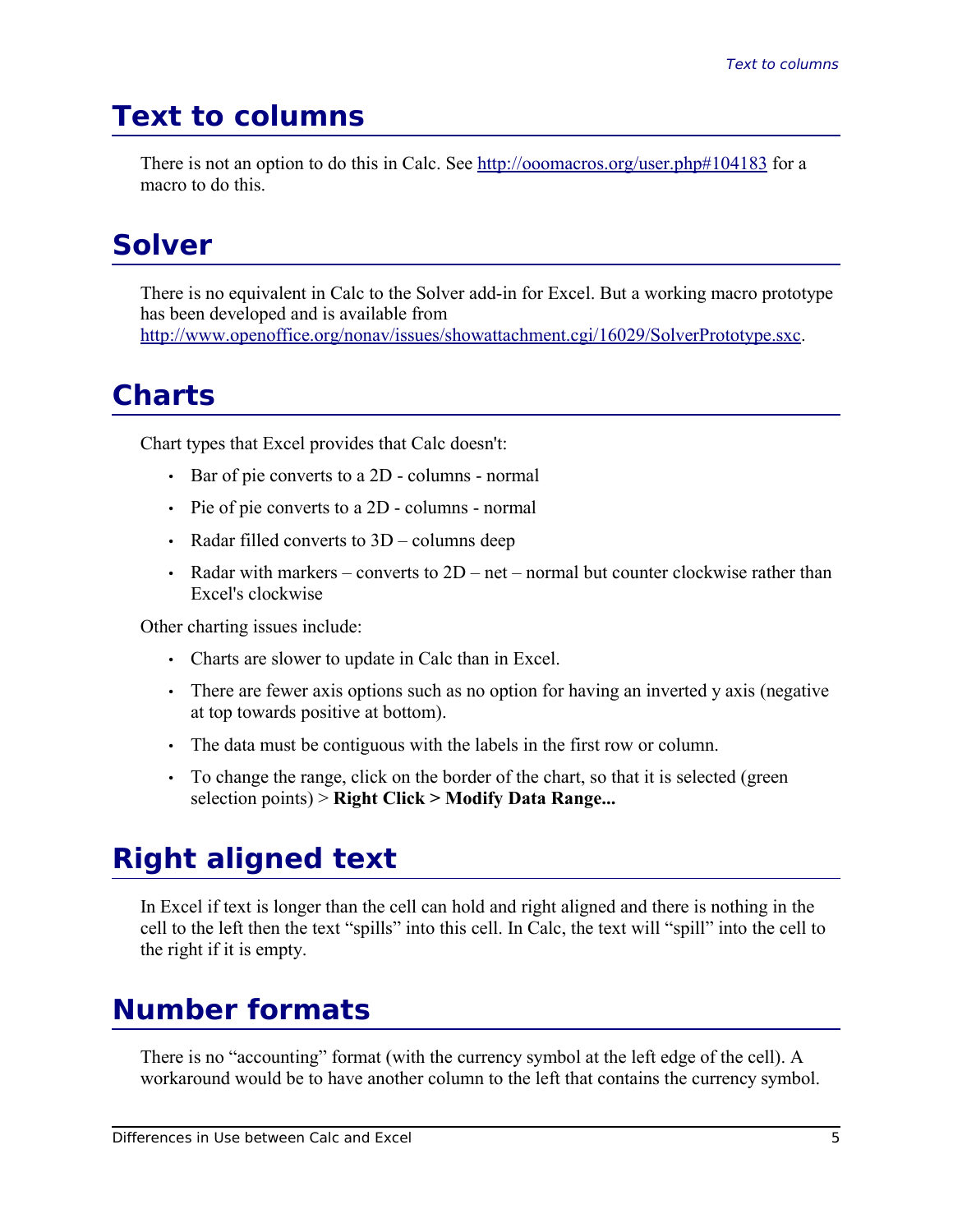There is no predefined option for bracketing negative numbers. Use a custom format such as " $\frac{4}{5}$ #,##0.00 );[RED]( $\frac{4}{5}$ ,##0.00)".

#### **Grid lines**

In Excel gridlines are a property of a Worksheet; in Calc it is an application-wide option:

```
Tools > Options > Spreadsheet > View
```
#### **Keyboard shortcuts**

Table 2: Excel v Calc default key shortcuts (incomplete)

| <b>Function</b>                                                                                               | <b>Excel Shortcut</b>  | <b>Calc Shortcut</b>                                                     |
|---------------------------------------------------------------------------------------------------------------|------------------------|--------------------------------------------------------------------------|
| Rearranges the relative or absolute<br>references (for example, A1, \$A\$1,<br>\$A1, A\$1) in the input field | F4                     | $Shift + F4$                                                             |
| Edit cell comment (they are known as<br>'notes' in Calc)                                                      | $Shift + F2$           | $Control + F1$                                                           |
| Fill right                                                                                                    | $Control + R$          | No equivalent                                                            |
| Go to specific cell                                                                                           | F5                     | F5 (shows navigator)                                                     |
| <b>Insert Function</b>                                                                                        | No standard equivalent | $Control + F2$                                                           |
| Enter into all currently selected cells                                                                       | $Control + Enter$      | $Alt + Enter$<br>$Alt + Shift + Enter$ (also<br>applies the cell format) |

#### **Mouse use**

To select non-contiguous blocks of cells the first selection must be two or more cells, then proceed as in Excel, holding down Control to select the next block(s) or

1. Click once on the field "STD" (STanDard) in the *status bar.*

The field now shows "EXT" (EXTended selection).

2. Another click and it changes to "ADD" (ADD to selection).

*Note: the ADD mode is the equivalent to Control + click and EXT is equivalent to Shift + click.*

Double clicking the bottom right corner of the selection doesn't copy to the bottom of the current region.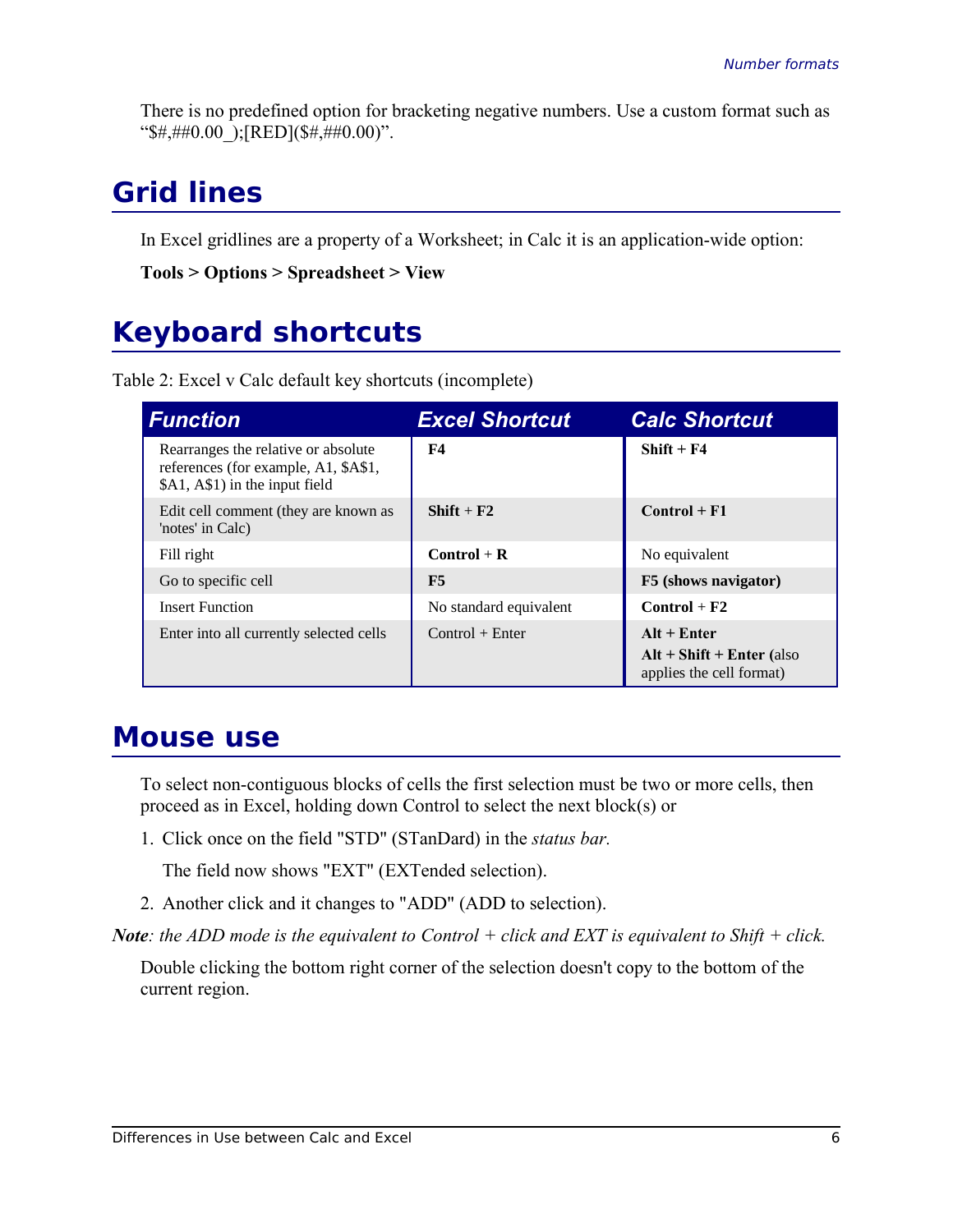#### **Hidden rows**

There is no "select only visible rows" command. Selecting a block of cells with hidden rows and deleting will delete the hidden rows as well. Workaround: select each visible row manually before deleting. See IannzGotoSpecial.sxc available from http://homepages.paradise.net.nz/hillview/OOo/ for a macro that can select only the visible cells.

## **Navigator**

The *Navigator's* main use would be for spreadsheet documents that have a lot of sheets. Right-clicking on sheet selection controls doesn't display a dialog for selecting a sheet, so using the Navigator is faster than scrolling through the sheets.

## **Stylist**

Calc has two types of styles: cell and page. Right click in the Stylist to create, modify, or delete styles.

## **Sheet area combo box**

The sheet area combo box (left side of the *Formula bar*) shows the current range. It can be used to jump to a named range, but can't be used to define a range (to define a range, use **Insert > Names > Define or Control + F3**).

## **Function list**

The *Function list* is a floating / dockable window that provides information about the available functions. It is an alternative to AutoPilot:Functions. To view it: **Insert > Function List**.

#### **Error values**

Some functions in Calc return esoteric error messages like Err:503. To get a message that is more meaningful, select the cell with the error message then look at the right end of the *status bar.* In this case it will show Error: Invalid floating point operation (e.g. division by zero).

There is also a full description for each error message found within **OpenOffice.org Help**.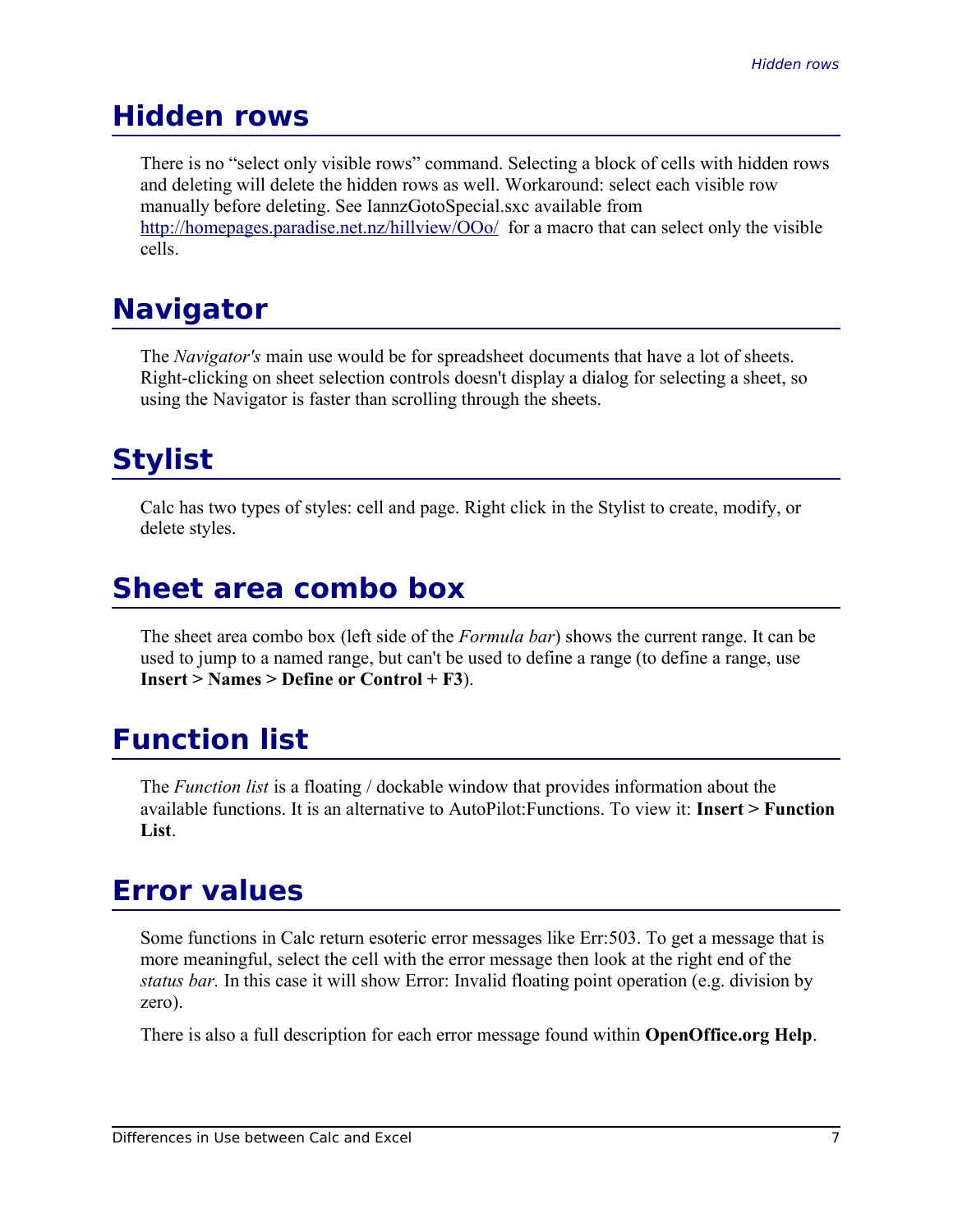## **Conditional formatting and styles**

Conditional formating requires styles to be defined – use the Stylist to do so.

To view a current list of styles for the sheet, press *F3* or **: Format > Stylist**.

#### **Working across spreadsheets, web pages, and database data**

#### **Working across spreadsheets**

Contrary to help and other references, using the Navigator with a "Drag Mode" of Link doesn't work for accessing the contents of one spreadsheet in another.

To refer to the contents of cells in another spreadsheet document or workbook, the syntax is **'***url of other workbook***'#**\$*sheetname***!***cellrange.* For example, on a Linux system:

'file:///home/hillview/Documents/Tests/Address.xls'#\$Sheet1.A1

or on a Windows system:

'file:///C:/Documents/Tests/Address.xls'#\$Sheet1.A1

To input these links it is possible to:

- 1) Type in the formula up to the point where the link is required.
- 2) **Window >** [select desired document].
- 3) It isn't obvious that this is working but it is. Select the desired cell or range of cells.
- 4) **Window >** [select the original document].
- 5) Finish entering the formula.

What is disconcerting is that the value displayed is based on the value of the cell (or range of cells) when the linked document was last saved.

So to check it, save the linked document and update the link in the document (**Edit > Links**) that contains the link.

*Note: To reiterate - these links do not update automatically! To get them to update, use <i>Edit* > *Links > [select the desired link] > Update. The update works from the saved file – so if both files are open and the file that the link is based on is updated that file must be saved before updating the link.*

To have dynamic updating of data between two spreadsheets, use:

- 1) Select and copy the range of cells to be linked to.
- 2) Change to the spreadsheet that requires the link.
- 3) **Edit > Paste Special > Link** (checkbox down the bottom left).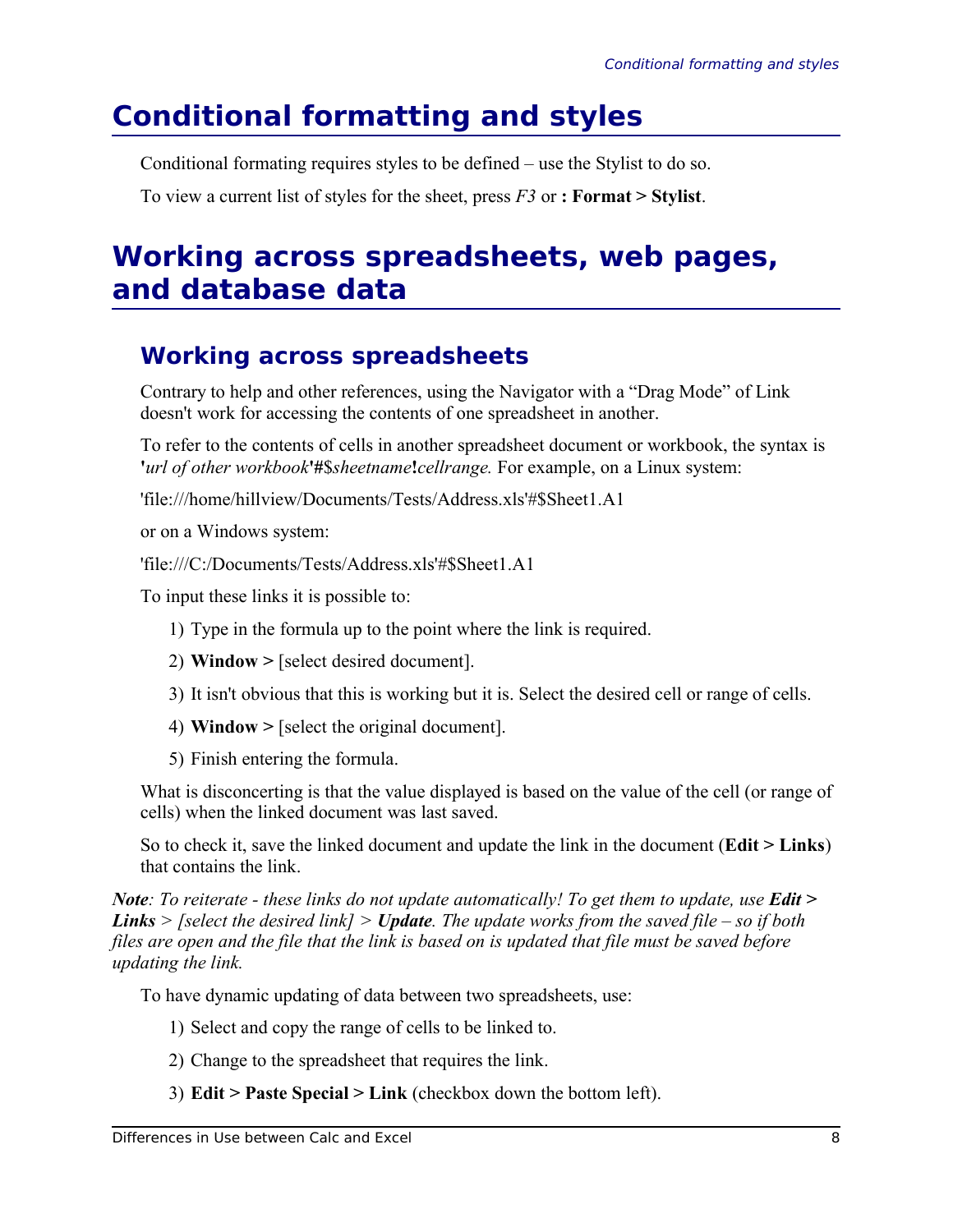These cells will have dynamic access to the contents of the other sheet and the values returned can then be used in other formulas.

#### **Links to html data or other spreadsheets**

To link to data on the net:

- 1) In a browser navigate to the desired page.
- 2) Copy the URL.
- 3) In Calc, **Insert > External Data...**
- 4) Paste in the URL.
- 5) This step is not obvious: press Enter, wait a moment and the bottom list box (called Available tables / ranges) will show:
	- HTML all (the entire page)
	- HTML tables (all the tables on the page)
	- HTML 1 (each table consecutively numbered on the page)
- 6) Select the desired option from the list box,
- 7) Optionally check the Update every checkbox and specify how often to update,

The same process can be used for linking to data in spreadsheets.

*Note: The source file must be saved before the update can take place. (In OpenOffice.org AutoSaves over write the original file, so with AutoSaves turned on this feature could be more useful than it at first appears. The author hasn't experimented with this feature to test its limits.)*

#### **Links to database data**

- 1) Display the *Data source viewer* (*F4*).
- 2) In the *Data Explorer* window, navigate to the desired table or query (if it isn't visible click **Explorer on / off** - left button in *data source toolbar*).
- 3) Drag the table or query onto the sheet (see the Data Sources chapter for information about working with data sources such as registering the data source).

#### **Printing**

Calc and Excel have the same printing functionality just the location of where to get to the settings is slightly different.

Unlike Excel, a print range must be specified first.